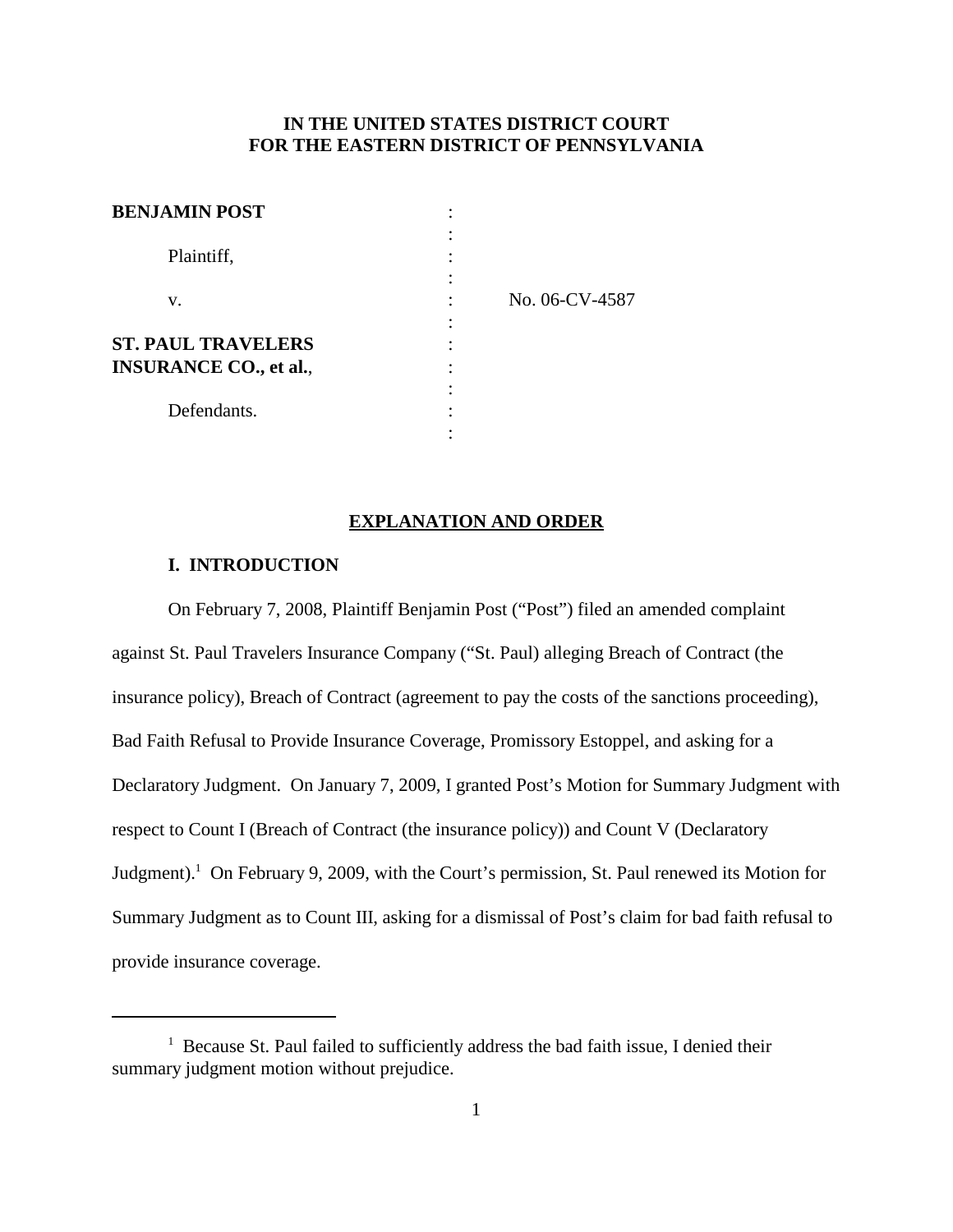#### **II. BACKGROUND**<sup>2</sup>

In 2003, Post and Tara A. Reid ("Reid") were defense counsel representing Mercy Hospital ("Mercy") in a medical malpractice suit in the Common Pleas Court of Luzerne county, captioned Bobbett, et al. v. Mercy Hospital, et al. (the "Bobbett case"). During trial, Mercy and the Bobbett plaintiffs reached a settlement agreement; Mercy claimed this was due, at least in part, to allegations of discovery abuse by defense counsel (Post and Reid). On or about October 2005, Catholic Health Partners Vice-President for Risk and Insurance, Michael Williams ("Williams") sent letters to Post advising him not to destroy any documentation from the Bobbett case and to place Post on notice that Mercy intended to sue Post for malpractice. On October 20, 2005, Williams asked Post to notify his professional liability carrier and have someone from that company contact Williams. In early November 2005, Post's counsel George Bochetto ("Bochetto") contacted St. Paul to put them on notice of a claim or potential claim against Post and included the October 20 letter from Williams. St. Paul opened a claims file for Post and Michael Spinelli ("Spinelli") assumed responsibility for this claim.

Post asserts, however, that nobody from St. Paul acknowledged receipt of Bochetto's letter, nor did anyone contact Bochetto or Post at that time, despite the fact that St. Paul had a policy of contacting the insured within 24 hours of receiving a claim. Post also alleges that St. Paul did not timely investigate Mercy's claim as required by Pennsylvania law, 31 Pa. Code § 146.6, *et seq.*, and by St. Paul's own internal standards. Post further contends that, though St. Paul did not respond to Bochetto's letter, St. Paul did agree to retain counsel to represent Post's former law firm (Post and Schell) in the same claim brought by Mercy.

 $2$  The facts were considered in the light most favorable to Post, the non-moving party.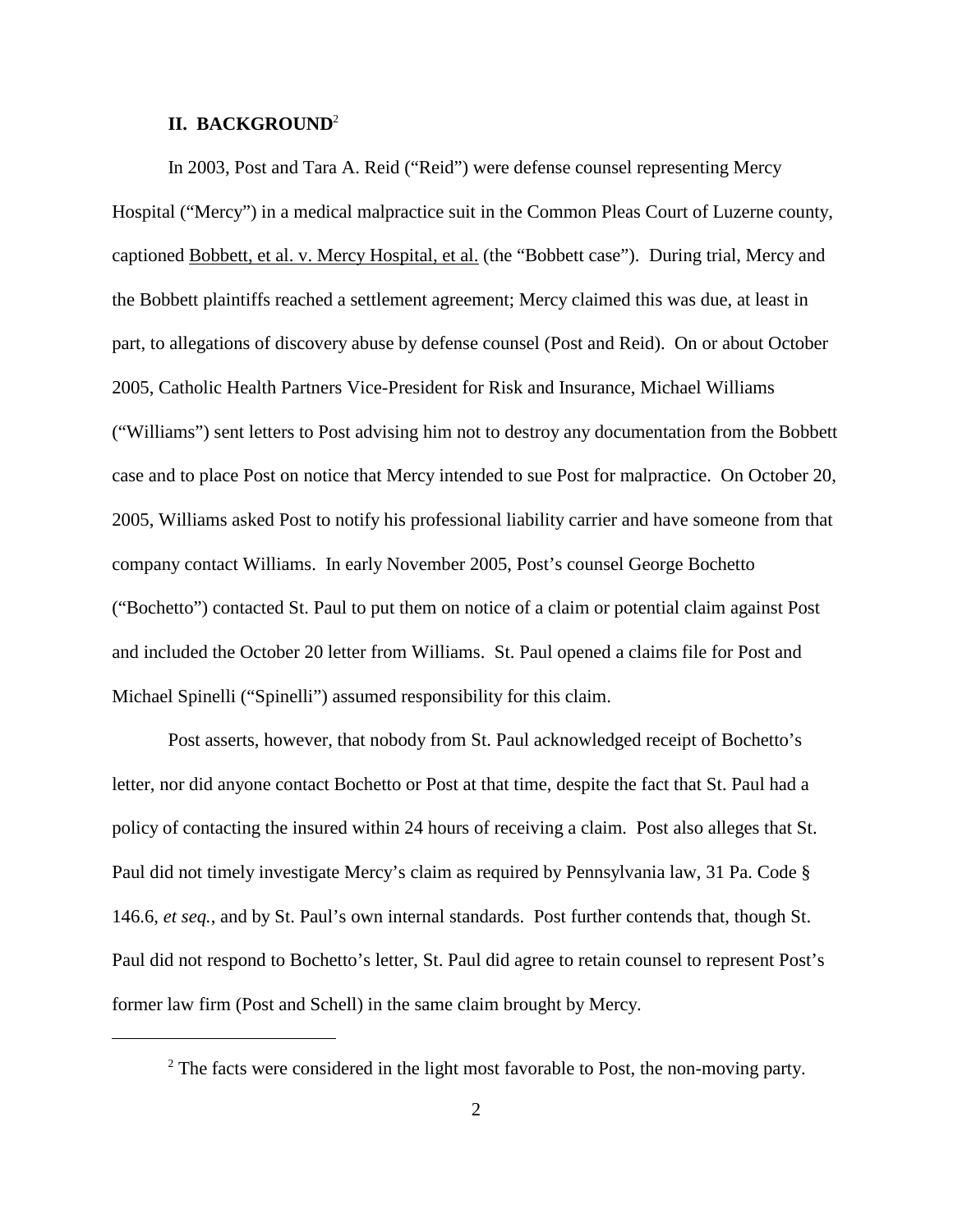On November 21, 2005, the Bobbett plaintiffs filed a Petition for Sanctions ("sanctions petition") against Post and Reid. Soon after, Mercy filed an answer to the sanctions petition but did not bring an independent suit against Post and Reid at that time. In the sanctions petition, the Bobbetts sought sanctions against Post and Reid and "any other relief this court deems just and equitable under the unique and serious circumstances presented before it." (St. Paul's Motion for Summary Judgment, Exhibit C Part 2, p. 59). Mercy sought the same relief in their Answer. On November 28, 2005, Bochetto advised St. Paul of the sanctions petition. Post and Reid sought a defense to the sanctions petition and to Mercy's Answer from St. Paul under a Professional Liability Policy ("Liability Policy"). Post contends that Mercy made a malpractice claim that was covered by the Liability Policy and that Mercy joined the sanctions petition in anticipation of their malpractice suit. St. Paul's position was that the sanctions petition only sought relief in the form of sanctions, which are excluded under the Liability Policy.

In December 2005, St. Paul retained outside counsel, Mark Anesh ("Anesh"), to advise them on their coverage obligations toward Post. Anesh was not advised of Mercy's potential malpractice claim, but was provided with information regarding the sanctions petition. Under Anesh's guidance, St. Paul continued to decline coverage on the ground that "sanctions" were excluded from the Liability Policy. Post alleges that St. Paul repeatedly ignored Bochetto's requests to reconsider this denial of coverage for the sanctions action. On November 19, 2007, Mercy filed a *praecipe* for writ of summons against Post in the Court of Common Pleas of Luzerne County.

<sup>&</sup>lt;sup>3</sup> It is unclear whether there were any legal expenses incurred defending Mercy's straightforward malpractice claim separate from those stemming from defending the sanctions petition. Post does not allege that St. Paul denied coverage for the malpractice action.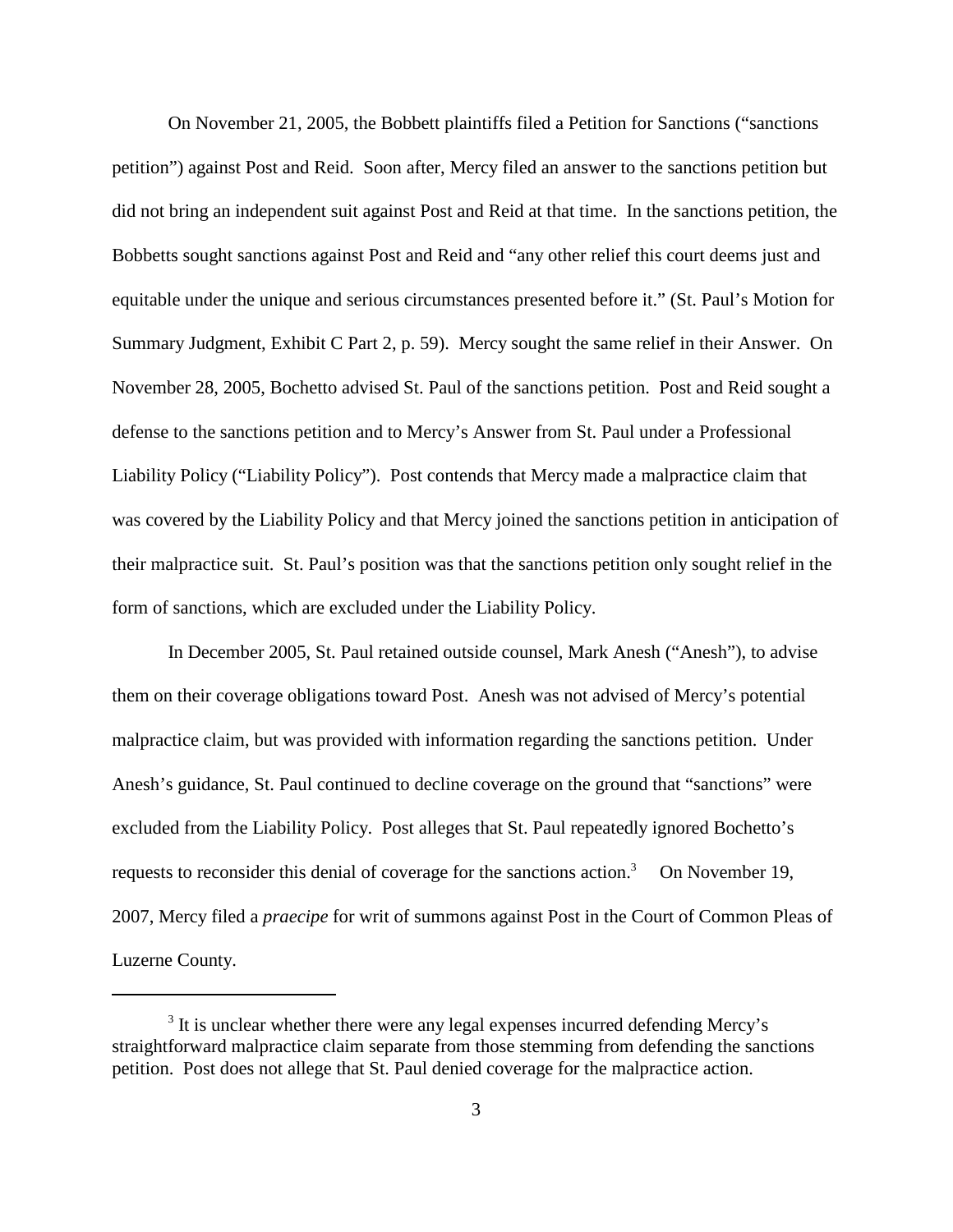#### **III. JURISDICTION**

This court has jurisdiction to hear this case under 28 U.S.C. § 1332 because there is complete diversity between the parties and the amount in controversy exceeds \$75,000. Both parties agree that Pennsylvania law applies to this case.

#### **IV. SUMMARY JUDGMENT STANDARD**

Summary judgment must be granted if "the pleadings, depositions, answers to interrogatories, and admissions on file, together with the affidavits, if any, show that there is no genuine issue as to any material fact and that the moving party is entitled to a judgment as a matter of law." Fed. R. Civ. P. 56(c). Facts are material if they might affect the outcome of the case. Anderson v. Liberty Lobby, Inc., 477 U.S. 242, 248 (1986). A genuine issue exists when the evidence is such that a reasonable jury could return a verdict in favor of the non-moving party. Id. at 248-52.

Summary judgment is appropriate as a matter of law when the non-moving party has failed to make an adequate showing on an essential element of his case, as to which he has the burden of proof at trial. Cleveland v. Policy Management Sys. Corp., 526 U.S. 795, 804 (1999). To overcome a summary judgment motion, a plaintiff may not rely on allegations or denials; a plaintiff must set out specific facts showing a genuine issue for trial. Fed. R. Civ. P. 56(e).

### **V. DISCUSSION**

#### Count III: Bad Faith Refusal to Provide Insurance Coverage

To recover for bad faith of an insurer under 42 Pa. Cons. Stat. Ann. § 8371, a plaintiff must satisfy a two-prong test: 1) the insurer did not have a reasonable basis for denying coverage and 2) the insurer knew or recklessly disregarded its lack of a reasonable basis when it denied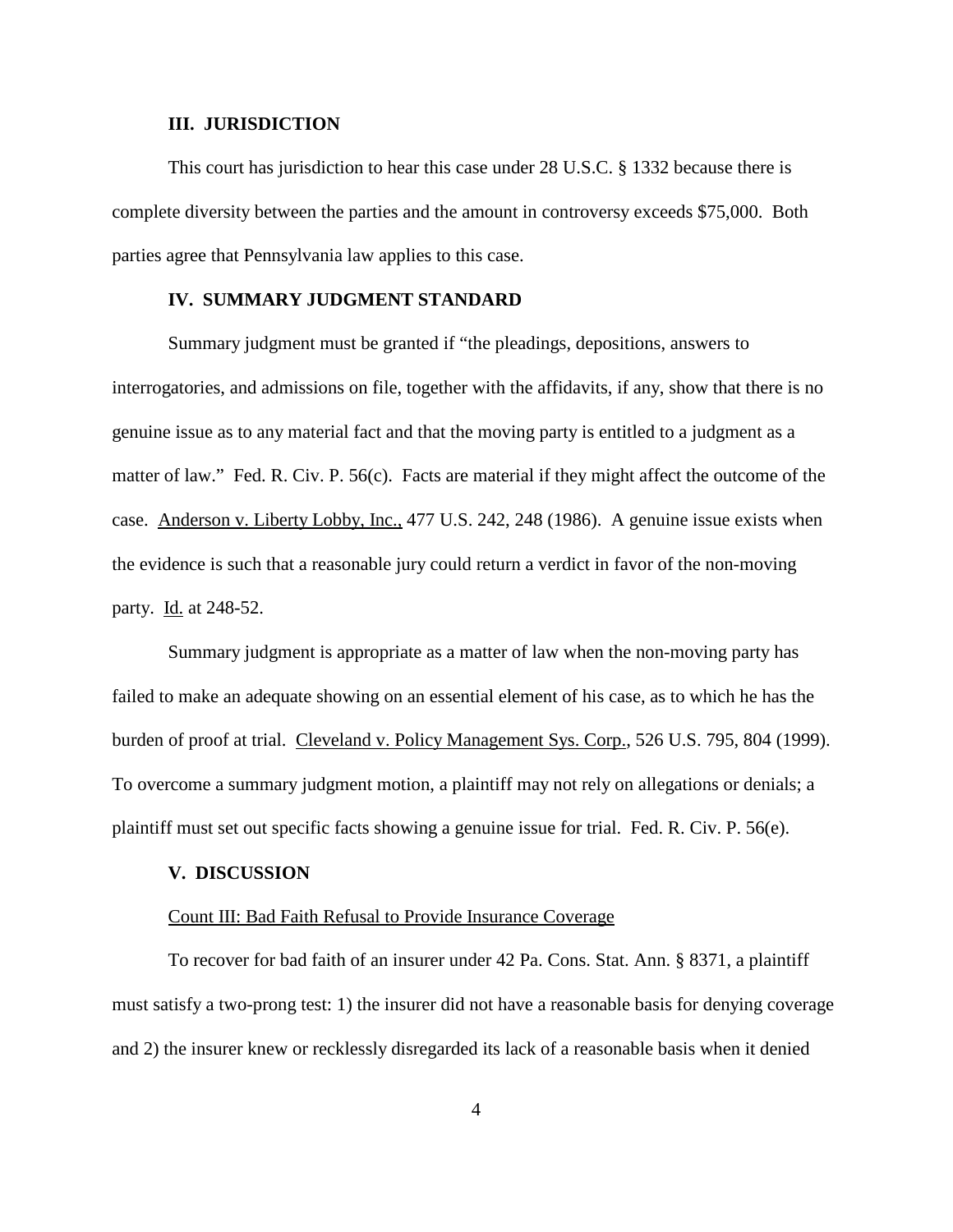coverage. Greene v. United Servs. Automobile Ass'n., 936 A.2d 1178, 1189 (Pa. Super. Ct. 2007). Bad faith is "any frivolous or unfounded refusal to pay proceeds of a policy." Id. at 1188. (citing Terletsky v. Prudential Prop. & Cas. Ins. Co., 649 A.2d 680, 688 (1994)). As the Third Circuit stated twice in J.C. Penney Life Insurance Company v. Pilosi, "[a] reasonable basis is all that is required to defeat a claim of bad faith." 393 F.3d 356, 367 (3d Cir. 2004).

St. Paul contends that they did not act in bad faith in denying Post coverage because they had a reasonable basis for denying Post's claim. Post asserts that St. Paul denied coverage in bad faith by ignoring communication from the insured, violating its own policies and procedures, agreeing to pay for defense counsel for another insured in an identical matter, and keeping crucial information from outside counsel hired to assist in the coverage determination, among other allegations. Post argues that "willful mishandling of a claim, irrespective of the final decision on coverage, is a basis for finding bad faith." (Plaintiff's Sur-reply, p. 1). In support of this, Post cites a non-precedential Third Circuit opinion and numerous district court opinions. Post does not, however, explain how this Court could decline to follow the most recent precedential Third Circuit opinion on this issue in which the court unequivocally said that a reasonable basis for denying coverage is sufficient to defeat a claim of bad faith. J.C. Penney, 393 F.3d at 367. Under Pennsylvania law, questionable conduct giving the appearance of bad faith is not sufficient to establish a bad faith refusal to provide coverage if the insurer had a reasonable basis for denying the claim. See J.C. Penney, 393 F.3d at 367 (holding that even though the insurer took inconsistent positions and may have put false statements in their marketing materials, they did not deny coverage in bad faith because it was reasonable to challenge the insured's claim). Pennsylvania Courts have established a two-prong test for a plaintiff to recover for bad faith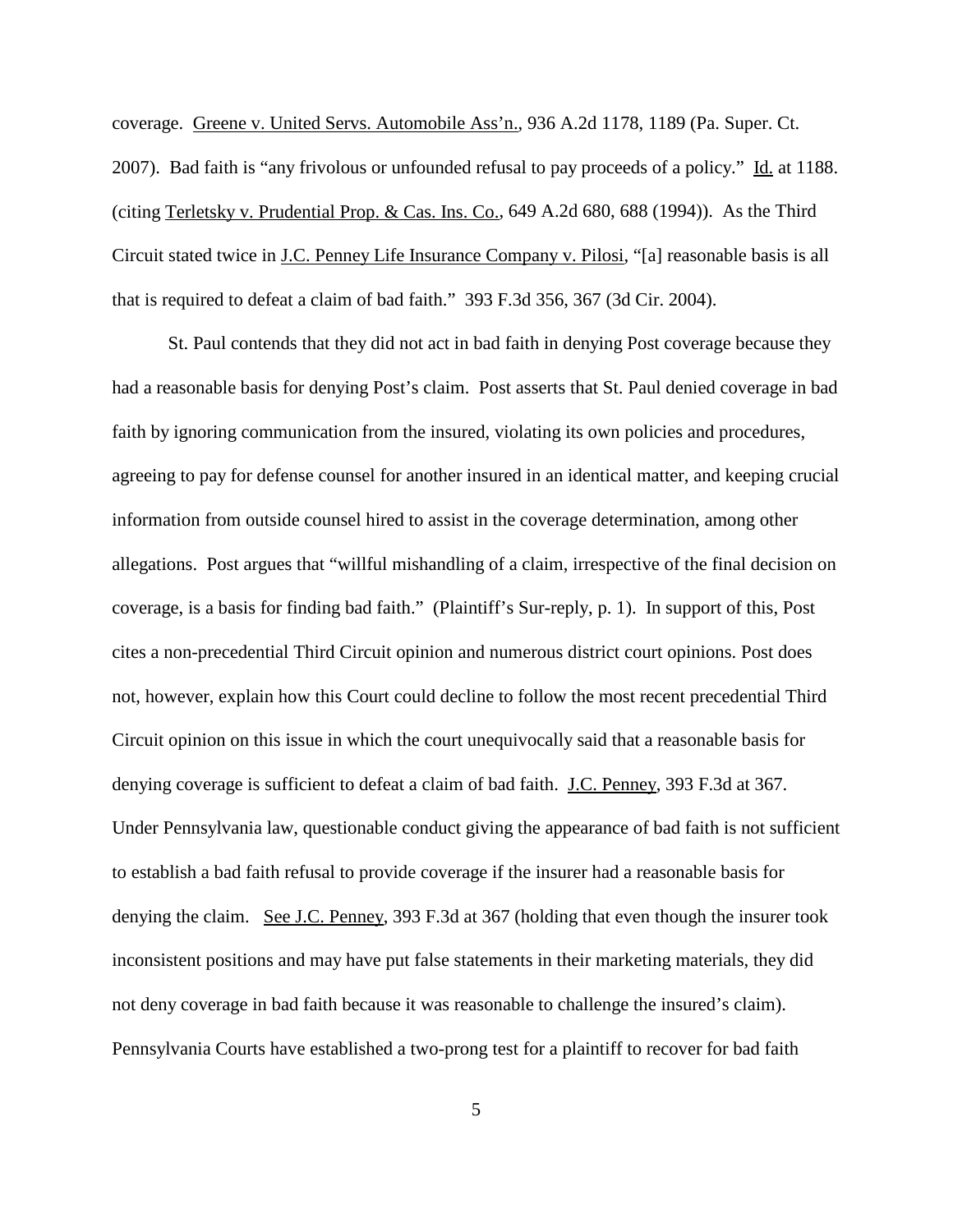denial of insurance coverage; first, the plaintiff must show that the insurer did not have a reasonable basis to deny coverage. Post, though he makes many allegations of misconduct on the part of St. Paul, cannot prove that St. Paul did not have a reasonable basis to deny coverage and therefore cannot meet the first prong of this test. Here, though I previously held that coverage of the Sanctions Petition was required, St. Paul had a reasonable basis to deny coverage. St. Paul denied coverage to Post because the Sanctions Petition requested relief in the form of sanctions, which St. Paul had court to believe were excluded from the Liability Policy. Based on my extensive analysis of St. Paul's coverage obligations in my prior opinion (Doc. #86) I find that St. Paul's denial of coverage was not legally frivolous or unfounded. Post cannot maintain a claim for bad faith even if his allegations of improper conduct are true because the sanctions exclusion in the Liability Policy was a reasonable basis for denying coverage. Therefore, I grant St. Paul's Renewed Motion for Summary Judgment as to Count III (Bad Faith Refusal to Provide Insurance Coverage).